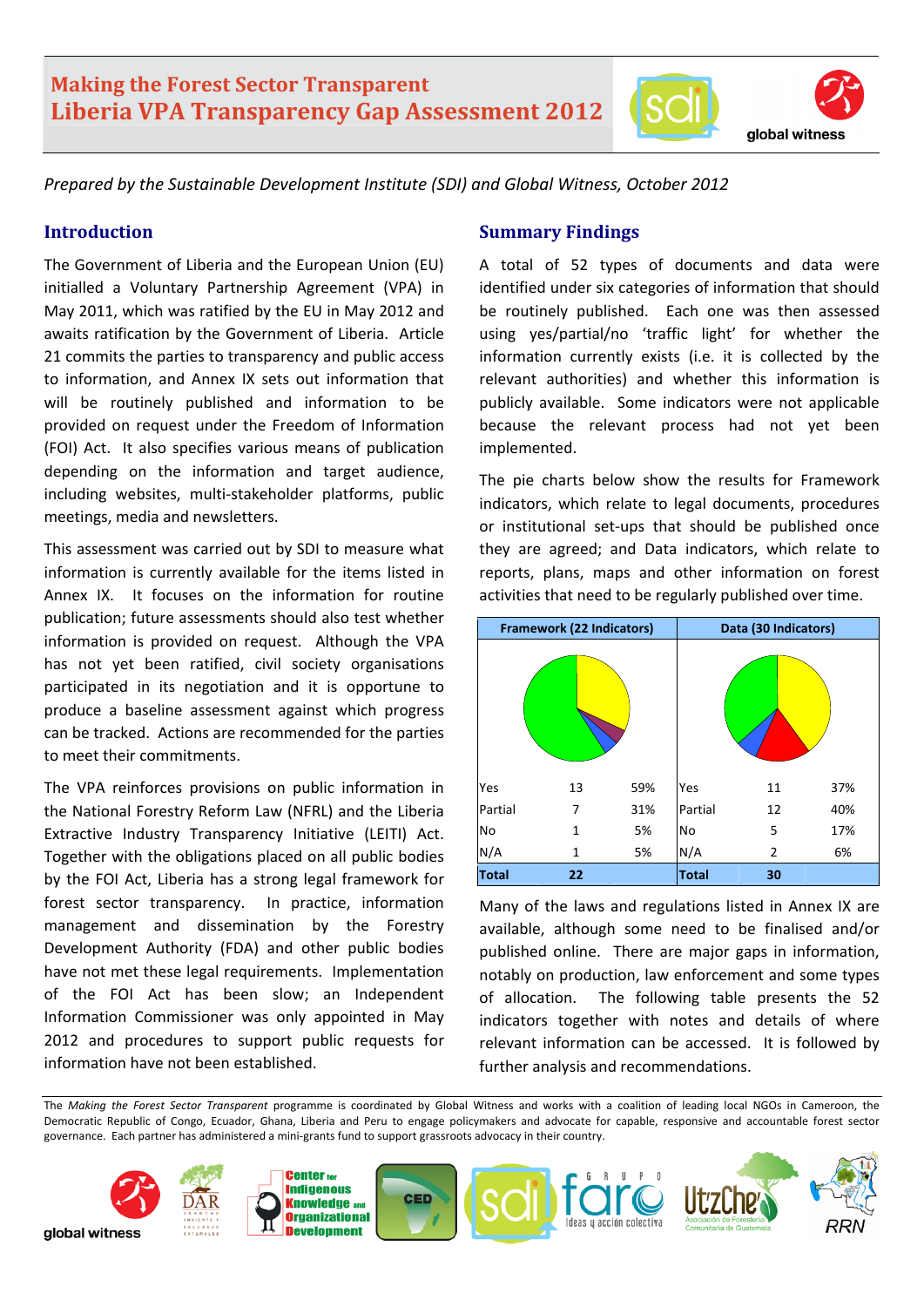### **Liberia 2012 VPA Transparency Gap Assessment Indicators**

**Key:** Yes ● - information exists and is published

Partial  $\Box$  - the information is incomplete, drafted and/or only available on request

No  $\bullet$  - the information does not exist or is not published

Not Applicable  $\bullet$  - the information in question is not applicable because the process or system has not yet been implemented

**F/D:** Framework (F) – legislation, procedure, structure or other norm applied to the forest sector that needs to be published once Data (D) – report, map, statistics or other information on forest sector that needs to be published regularly over time

#### Forest Resources Licences Issued by the Government under the National Forestry Reform Law Sections 5.3 to 5.6

- FMC Forest Management Contract: A long-term licence that allows the holder to manage a tract of forest land and harvest or use forest products
- TSC Timber Sales Contract: A short‐term licence that allows the holder to harvest timber from a specified tract of forest land
- FUP Forest Use Permit: A licence to allow commercial use of forest land for harvest or use of non-timber forest products, harvest of small amounts of timber for community use, production of charcoal, tourism, research and education and wildlife‐related activities
- PUP Private Use Permit: A licence to allow commercial use of forest resources on private land

| <b>Information Specified in</b>                                                                                                        | F/D | Exists? | <b>Public?</b> | Notes on Information Available in the                                                                                                                                                                                               | <b>Sources of Public Information</b>                                                                                                     |  |  |  |
|----------------------------------------------------------------------------------------------------------------------------------------|-----|---------|----------------|-------------------------------------------------------------------------------------------------------------------------------------------------------------------------------------------------------------------------------------|------------------------------------------------------------------------------------------------------------------------------------------|--|--|--|
| <b>Annex IX of the VPA</b>                                                                                                             |     |         |                | <b>Public Domain</b>                                                                                                                                                                                                                |                                                                                                                                          |  |  |  |
| 1. Information relating specifically to the Voluntary Partnership Agreement                                                            |     |         |                |                                                                                                                                                                                                                                     |                                                                                                                                          |  |  |  |
| (a) The VPA and all its Annexes                                                                                                        | F   |         |                | The agreement text was made available<br>to stakeholders directly involved in the<br>negotiations and can be accessed on the<br>VPA website.                                                                                        | http://vpaliberia.com/agreement.p<br>df                                                                                                  |  |  |  |
| (b) Reports produced by the<br>Joint Implementation Committee<br>(JIC)                                                                 | D   |         |                | The first report is due at the end of 2012.                                                                                                                                                                                         |                                                                                                                                          |  |  |  |
| (c) Reports produced by the<br>independent auditor                                                                                     | D   |         |                | The auditor has not yet been appointed.                                                                                                                                                                                             |                                                                                                                                          |  |  |  |
| (d) Procedures guiding the<br>functioning of the JIC                                                                                   | F   |         |                | Procedures are under development -<br>according to the pre-JIC aide memoire<br>from March 2012, they will be set up by<br>the third quarter 2012.                                                                                   |                                                                                                                                          |  |  |  |
| (e) Aide-memoires and other<br>reports by the JIC including<br>monitoring and impact studies as<br>indicated in Annex X                | D   |         |                | Aide-memoires on the negotiations and<br>the pre-JIC meeting are publicly available<br>on the VPA website.                                                                                                                          | http://vpaliberia.com/memorie.htm                                                                                                        |  |  |  |
| (f) Procedures and terms of<br>reference guiding the functioning<br>of the national stakeholder<br>committee for monitoring the<br>VPA | F   | ◯       | $\subset$      | Draft terms of reference have been<br>developed and shared with stakeholders<br>for input. A meeting to incorporate their<br>comments is scheduled for the third<br>quarter of 2012.                                                |                                                                                                                                          |  |  |  |
| (g) Guidelines for Legality<br>Assurance System (LAS)<br>compliance                                                                    | F   |         |                | Guidelines are under development in<br>2012.                                                                                                                                                                                        |                                                                                                                                          |  |  |  |
| (h) Guidelines for social<br>agreements                                                                                                | F   |         |                | The FDA Ten Core Regulations set out the<br>duty of holders of FMCs and TSCs to<br>negotiate social agreements, but most<br>communities requested in 2010 that they<br>be re-negotiated and guidelines have not<br>yet been issued. | http://www.fda.gov.lr/doc/FDATEN<br><b>COREREGULATIONS.pdf</b>                                                                           |  |  |  |
| 2. Information on management of the forestry sector                                                                                    |     |         |                |                                                                                                                                                                                                                                     |                                                                                                                                          |  |  |  |
| (a) Information about and documents from government agencies that exercise oversight over the forestry sector                          |     |         |                |                                                                                                                                                                                                                                     |                                                                                                                                          |  |  |  |
| Enabling legislation of the<br>government agency or authority                                                                          | F   |         |                | The NFRL and Ten Core Regulations are<br>available on the FDA website and in its<br>info shop.                                                                                                                                      | http://www.fda.gov.lr/doc/finalfore<br>strylawPASSEDBYLEGISLATURE.pdf;<br>http://www.fda.gov.lr/doc/FDATEN<br><b>COREREGULATIONS.pdf</b> |  |  |  |
| Its existing policy, procedures<br>and rules                                                                                           | F   |         |                | The National Forest Policy and National<br>Forest Management Strategy set out this<br>information.                                                                                                                                  | http://www.fda.gov.lr/doc/LiberiaF<br>orestryPolicy.pdf<br>www.fda.gov.lr/doc/NFMgmtStrate<br>gy.pdf                                     |  |  |  |
| Its budgets                                                                                                                            | D   |         |                | The FDA is included in the national<br>budget.                                                                                                                                                                                      | https://sites.google.com/a/mopea.g<br>ov.lr/mtef-budget/home                                                                             |  |  |  |
| The financial accounts of the<br>agency or authority                                                                                   | D   |         |                | The financial accounts are public but they<br>have not been regularly published online<br>since the statement in 2007.                                                                                                              | http://www.fda.gov.lr/doc/FDA Fu<br>nd Statement June 2007.pdf                                                                           |  |  |  |
| Its organisation chart, including<br>lines of reporting                                                                                | D   |         |                | A chart is included in the FDA Personnel<br>Policy.                                                                                                                                                                                 | http://www.fda.gov.lr/doc/annual%<br>20Report%202007%20organization<br>%20chart.pdf                                                      |  |  |  |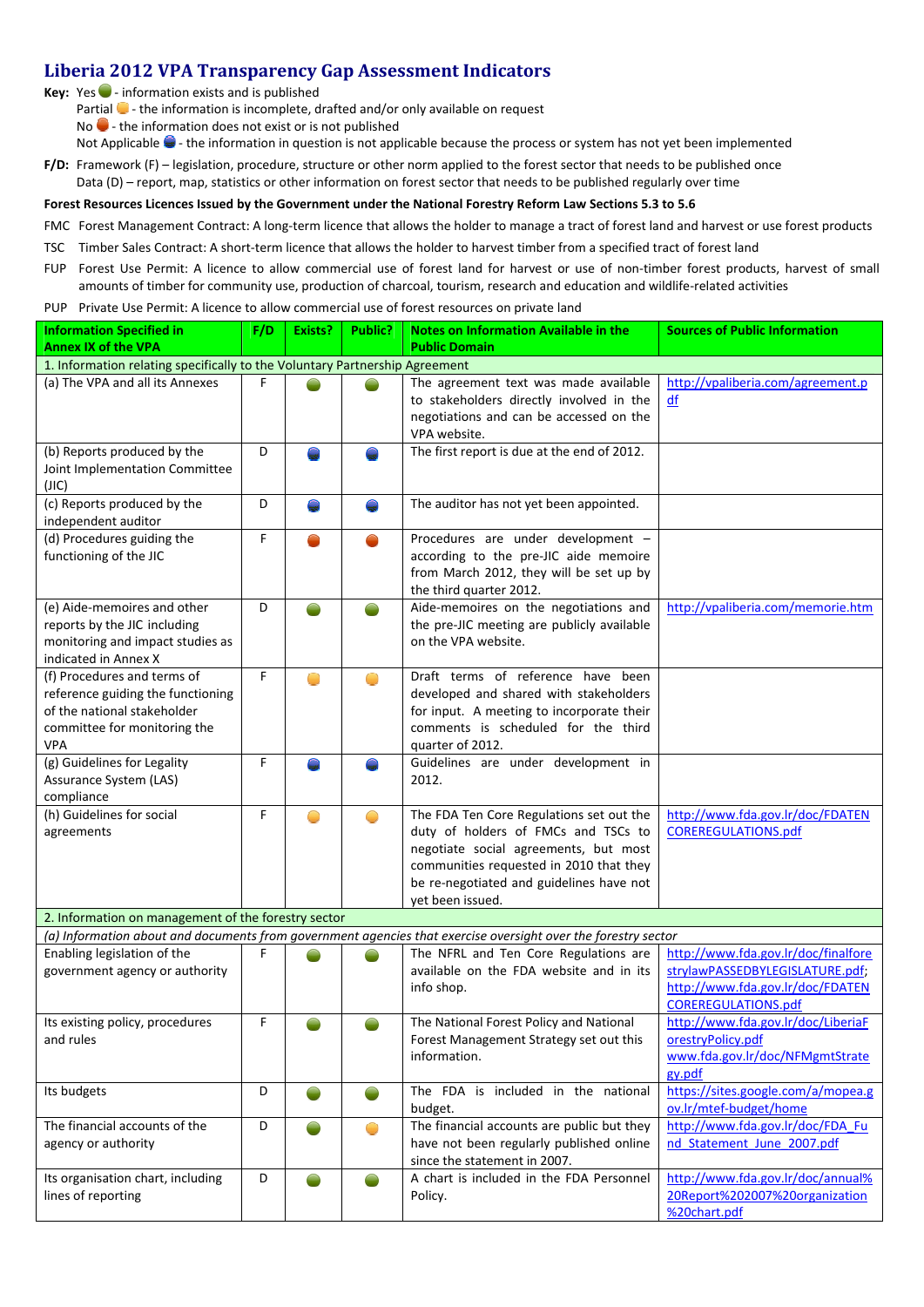| <b>Information Specified in</b>                                                                       | F/D | Exists? | Public?    | <b>Notes on Information</b>                                                                                                                     | <b>Sources of Information</b>       |
|-------------------------------------------------------------------------------------------------------|-----|---------|------------|-------------------------------------------------------------------------------------------------------------------------------------------------|-------------------------------------|
| <b>Annex IX of the VPA</b>                                                                            |     |         |            |                                                                                                                                                 |                                     |
| <b>Material contracts</b>                                                                             | D   |         |            | Details of contracts to procure materials                                                                                                       |                                     |
|                                                                                                       |     |         |            | are placed in newpapers on occasion.                                                                                                            |                                     |
| Procedure for appealing against                                                                       | F   |         |            | NFRL section 20.10 sets out the right of                                                                                                        | http://www.fda.gov.lr/doc/finalfore |
| decisions by the authority or its                                                                     |     |         |            | citizens to have recourse to the courts,                                                                                                        | strylawPASSEDBYLEGISLATURE.pdf      |
| officers                                                                                              |     |         |            | and the FDA Ten Core Regulations set out                                                                                                        |                                     |
|                                                                                                       |     |         |            | the right to appeal against decisions.                                                                                                          |                                     |
| Resolutions of the board of                                                                           | D   |         |            | A few resolutions are available on the                                                                                                          | http://www.fda.gov.lr/content.php   |
| directors                                                                                             |     |         |            | FDA website, but others are not (e.g.                                                                                                           | ?sub=Publications%20and%20Docu      |
|                                                                                                       |     |         |            | approval of Free on Board (FoB) prices).                                                                                                        | ments&related=Media%20Center        |
| Audit reports                                                                                         | D   |         |            | The reports of the General Auditing                                                                                                             | http://gacliberia.com/              |
|                                                                                                       |     |         |            | Commission are publicly available.                                                                                                              |                                     |
| Public comments, reports,                                                                             | D   |         | Ο          | This information is available on request,                                                                                                       |                                     |
| strategies and manuals relating                                                                       |     |         |            | but may take time to be provided.                                                                                                               |                                     |
| to the forest sector, pursuant to<br>Section 18.15 of the NFRL                                        |     |         |            |                                                                                                                                                 |                                     |
|                                                                                                       |     |         |            | (b) All legislation, regulations and operating procedures that have been enacted by the Government of Liberia. This includes all aspects of the |                                     |
| regulatory framework that are referred to in the Liberian legality definition in Annex II to the VPA. |     |         |            |                                                                                                                                                 |                                     |
| <b>Environmental Protection and</b>                                                                   | F   |         |            | Online                                                                                                                                          | http://epaliberia.org/Environment   |
| Management Law (2002)                                                                                 |     |         |            |                                                                                                                                                 | Protection and Management Law.      |
|                                                                                                       |     |         |            |                                                                                                                                                 | pdf                                 |
| <b>Environmental Protection</b>                                                                       | F   |         |            | Online                                                                                                                                          | http://epaliberia.org/Environment   |
| Agency Act (2002)                                                                                     |     |         |            |                                                                                                                                                 | <b>Protection Agency Act.pdf</b>    |
| FDA Code of Forest Harvesting                                                                         | F   |         | ◠          | Not on the FDA website.                                                                                                                         |                                     |
| Practices (2007)                                                                                      |     |         |            |                                                                                                                                                 |                                     |
| FDA Regulation 111-10                                                                                 | F   |         | Ô          | Not on the FDA website.                                                                                                                         |                                     |
|                                                                                                       |     |         |            |                                                                                                                                                 |                                     |
| FDA Ten Core Regulations (2007)                                                                       | F   |         |            | Widely distributed and online.                                                                                                                  | http://www.fda.gov.lr/doc/FDATEN    |
| (Regulations 101-07 to 110-07)                                                                        |     |         |            |                                                                                                                                                 | <b>COREREGULATIONS.pdf</b>          |
| Freedom of Information Act                                                                            | F   |         | ●          | Not on the Ministry of Information,                                                                                                             | http://freedominfo.org/documents/   |
| (2010)                                                                                                |     |         |            | Cultural Affairs and Tourism website but                                                                                                        | liberian%20law%202010%20text.do     |
|                                                                                                       |     |         |            | available from Freedom Info network.                                                                                                            | c                                   |
| <b>General Business Law</b>                                                                           | F   |         | O          | The law is not available online.                                                                                                                |                                     |
|                                                                                                       |     |         |            | Online                                                                                                                                          | http://www.leiti.org.lr/doc/act.pdf |
| LEITI Act (2009)                                                                                      | F   |         |            |                                                                                                                                                 |                                     |
| Liberia Chain of Custody                                                                              | F   |         |            | On FDA website.                                                                                                                                 | http://www.fda.gov.lr/doc/FDATEN    |
| <b>Standard Operating Procedures</b>                                                                  |     |         |            |                                                                                                                                                 | <b>COREREGULATIONS.pdf</b>          |
| Liberia Labour Law                                                                                    | F   |         |            | The law is not available online.                                                                                                                |                                     |
|                                                                                                       |     |         |            |                                                                                                                                                 |                                     |
| National Forestry Reform Law                                                                          | F   |         |            | Widely distributed and online.                                                                                                                  | http://www.fda.gov.lr/doc/finalfore |
| (2006)                                                                                                |     |         |            |                                                                                                                                                 | strylawPASSEDBYLEGISLATURE.pdf      |
| <b>National Social Security Law</b>                                                                   | F   |         |            | Online                                                                                                                                          | http://nasscorp.org.lr/copdocument  |
|                                                                                                       |     |         |            |                                                                                                                                                 | .php                                |
| Public Procurement and                                                                                | F   |         |            | Online                                                                                                                                          | http://ppcc.gov.lr/doc/PPCA%20 Se   |
| <b>Concessions Commission Act</b>                                                                     |     |         |            |                                                                                                                                                 | pt%2013%202010%20 FINAL.pdf         |
| (2005 and Amendment 2010)                                                                             |     |         |            |                                                                                                                                                 |                                     |
| Revenue Code of Liberia, as                                                                           | F   |         |            | Online                                                                                                                                          | http://www.nic.gov.lr/index_docs/C  |
| Amended (2009)                                                                                        |     |         |            |                                                                                                                                                 | onsolidated Tax Amendment Act       |
|                                                                                                       |     |         |            |                                                                                                                                                 | CTA %206-30-11 11-18-11.pdf         |
| 3. Information on forest resource allocation                                                          |     |         |            |                                                                                                                                                 |                                     |
| (a) i. Forest licenses issued -                                                                       | D   |         |            | Available online from the LEITI website                                                                                                         | http://www.leiti.org.lr/2content.ph |
| timber sales contracts (TSC)                                                                          |     |         |            | (but not on the FDA website).                                                                                                                   | p?main=65&related=65&pg=mp          |
| (a) ii. Forest management                                                                             | D   |         |            | Available online from the LEITI website                                                                                                         | http://www.leiti.org.lr/2content.ph |
| contracts (FMC)<br>(a) iii. Forest use permits (FUP)                                                  | D   |         | $\bigcirc$ | (but not on the FDA website).<br>The FDA has indicated that it has issued                                                                       | p?main=65&related=65&pg=mp          |
|                                                                                                       |     |         |            | some FUPs before but they are not                                                                                                               |                                     |
|                                                                                                       |     |         |            | published on its website. They can be                                                                                                           |                                     |
|                                                                                                       |     |         |            | made available on request.                                                                                                                      |                                     |
| (a) iv. Private use permits (PUP)                                                                     | D   |         | ◠          | They are not on the FDA website. Copies                                                                                                         | Land Rights, Private Use Permits    |
|                                                                                                       |     |         |            | of only 25 PUPs were provided earlier in                                                                                                        | and Forest Communities, Report by   |
|                                                                                                       |     |         |            | the year when requested by civil society                                                                                                        | the Land Commission of Liberia,     |
|                                                                                                       |     |         |            | and other government agencies.<br>The                                                                                                           | April 2012                          |
|                                                                                                       |     |         |            | Land Commission identified 62 in a more                                                                                                         |                                     |
|                                                                                                       |     |         |            | recent report, and even more may have                                                                                                           |                                     |
|                                                                                                       |     |         |            | been granted.                                                                                                                                   |                                     |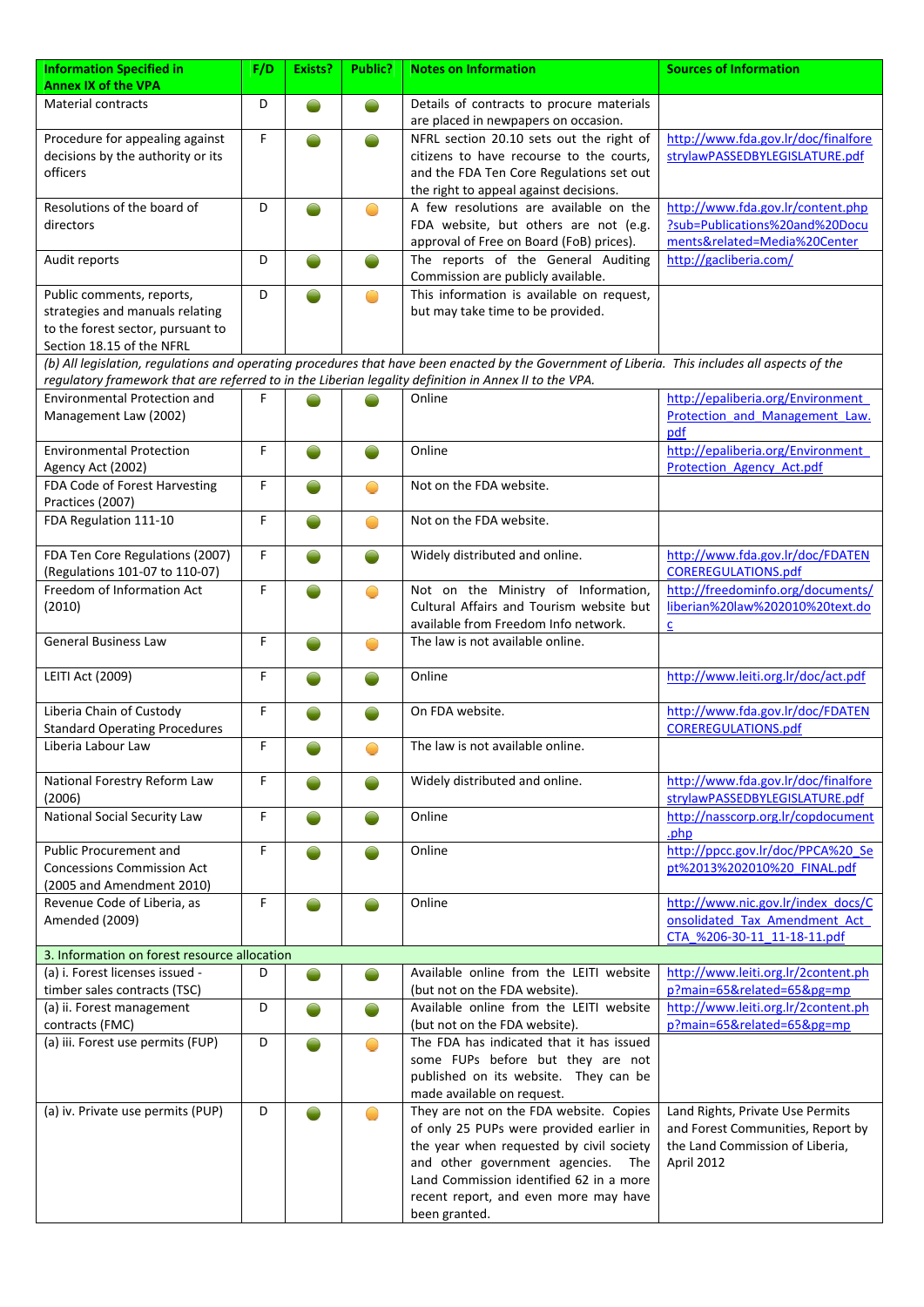| <b>Information Specified in</b><br><b>Annex IX of the VPA</b>                                      | F/D | <b>Exists?</b> | Public?    | <b>Notes on Information</b>                                                                                                                               | <b>Sources of Information</b>                                                                        |  |  |  |
|----------------------------------------------------------------------------------------------------|-----|----------------|------------|-----------------------------------------------------------------------------------------------------------------------------------------------------------|------------------------------------------------------------------------------------------------------|--|--|--|
| (b) Agricultural concession<br>contract agreements pertaining<br>to products listed in Annex I     | D   |                | $\bigcirc$ | Some agreements are available on LEITI<br>website.                                                                                                        | http://www.leiti.org.lr/2content.ph<br>p?main=65&related=65&pg=mp                                    |  |  |  |
| (c) Documents relating to<br>competitive bidding: Pre-<br>qualification evaluation panel<br>report | D   |                |            | bidding<br>and<br>Documents<br>on<br>pre-<br>qualification<br>evaluation reports<br>are<br>available on the FDA website.                                  | http://www.fda.gov.lr/doc/FinalRep<br>ortofPrequalificationEvaluationPane<br><b>January72008.pdf</b> |  |  |  |
| (d) Concession contracts<br>awarded                                                                | D   |                |            | All logging contracts ratified by the<br>legislature become publicly available<br>laws. However, some PUP contracts need<br>to be ratified and published. |                                                                                                      |  |  |  |
| (e) Social agreements between<br>forest communities and all<br>contract or permit holders          | D   |                |            | Copies of social agreements are available<br>on request but not on the FDA website.                                                                       |                                                                                                      |  |  |  |
| (f) Maps of communal forests<br>and their areas                                                    | D   |                |            | There are no current maps showing<br>communal forest areas.                                                                                               |                                                                                                      |  |  |  |
| (g) i. List and maps of all TSCs                                                                   | D   |                |            | Contracts are listed on the LEITI website<br>and maps can be accessed in these<br>documents.                                                              | http://www.leiti.org.lr/2content.ph<br>p?main=65&related=65&pg=mp                                    |  |  |  |
| (g) ii. List and maps of all FMCs                                                                  | D   |                |            | Contracts are listed on the LEITI website<br>and maps can be accessed in these<br>documents.                                                              | http://www.leiti.org.lr/2content.ph<br>p?main=65&related=65&pg=mp                                    |  |  |  |
| (g) iii. List and maps of all FUPs                                                                 | D   |                |            | There is no record of an established<br>system in line with NFRL section 5.5.                                                                             |                                                                                                      |  |  |  |
| (g) iv. List and maps of all PUPs                                                                  | D   |                | ●          | Maps are included in permits but few<br>copies have been provided on request.                                                                             |                                                                                                      |  |  |  |
| 4. Information on forest resource production                                                       |     |                |            |                                                                                                                                                           |                                                                                                      |  |  |  |
| (a) i. Volumes and monetary                                                                        | D   |                |            | Information is included in monthly                                                                                                                        | Data produced by the SGS                                                                             |  |  |  |
| values (as determined by                                                                           |     |                |            | updates circulated by Société Générale de                                                                                                                 |                                                                                                      |  |  |  |
| approved FOB price lists) of                                                                       |     |                |            | Surveillance (SGS) as part of its role in                                                                                                                 |                                                                                                      |  |  |  |
|                                                                                                    |     |                |            |                                                                                                                                                           |                                                                                                      |  |  |  |
| harvested forest resources,                                                                        |     |                |            | supporting the chain of custody system.                                                                                                                   |                                                                                                      |  |  |  |
| processed forest products and                                                                      |     |                |            | This data is available on request, but the                                                                                                                |                                                                                                      |  |  |  |
| exported forest products,                                                                          |     |                |            | authorities do not appear to subsequently                                                                                                                 |                                                                                                      |  |  |  |
| reported as total annual                                                                           |     |                |            | collate and report it as total annual                                                                                                                     |                                                                                                      |  |  |  |
| production                                                                                         |     |                |            | production.                                                                                                                                               |                                                                                                      |  |  |  |
| (a) ii. Volumes and monetary                                                                       | D   |                |            | Information is included in monthly                                                                                                                        | Data produced by the SGS                                                                             |  |  |  |
| values (as determined by                                                                           |     |                |            | updates circulated by SGS as part of its                                                                                                                  |                                                                                                      |  |  |  |
| approved FOB price lists) of                                                                       |     |                |            | role in supporting the chain of custody                                                                                                                   |                                                                                                      |  |  |  |
| harvested forest resources,                                                                        |     |                |            | system. This data is available on request,                                                                                                                |                                                                                                      |  |  |  |
| processed forest products and                                                                      |     |                |            | but the authorities do not appear to                                                                                                                      |                                                                                                      |  |  |  |
| exported forest products,                                                                          |     |                |            | subsequently collate and report it under                                                                                                                  |                                                                                                      |  |  |  |
| reported by species produced                                                                       |     |                |            | each forest resources licence.                                                                                                                            |                                                                                                      |  |  |  |
| under each forest resources                                                                        |     |                |            |                                                                                                                                                           |                                                                                                      |  |  |  |
| licence                                                                                            |     |                |            |                                                                                                                                                           |                                                                                                      |  |  |  |
| (b) Annual volume of timber and                                                                    | D   |                |            | FDA has produced no annual reports on                                                                                                                     |                                                                                                      |  |  |  |
| derived products imported into                                                                     |     |                |            | imported or transited forestry products.                                                                                                                  |                                                                                                      |  |  |  |
| Liberia or transited through                                                                       |     |                |            |                                                                                                                                                           |                                                                                                      |  |  |  |
| Liberia                                                                                            |     |                |            |                                                                                                                                                           |                                                                                                      |  |  |  |
| 5. Information on forest fees and revenues                                                         |     |                |            |                                                                                                                                                           |                                                                                                      |  |  |  |
| (a) Schedule of all forestry-                                                                      | D   |                |            | Included in SGS monthly chain of custody                                                                                                                  | Available from SGS                                                                                   |  |  |  |
| related fees and taxes                                                                             |     |                |            | updates, which are available free of                                                                                                                      |                                                                                                      |  |  |  |
|                                                                                                    |     |                |            | charge electronically and in hard copies.                                                                                                                 |                                                                                                      |  |  |  |
| (b) Free on Board (FOB) prices.                                                                    | D   |                | $\bigcirc$ | The FDA Board approved the FOB price                                                                                                                      | For 2009 prices. see                                                                                 |  |  |  |
|                                                                                                    |     |                |            | list in December 2009 but regular updates                                                                                                                 | http://www.fda.gov.lr/content.php                                                                    |  |  |  |
|                                                                                                    |     |                |            | have not been made available.                                                                                                                             | ?sub=Publications%20and%20Docu                                                                       |  |  |  |
|                                                                                                    |     |                |            |                                                                                                                                                           | ments&related=Media%20Center                                                                         |  |  |  |
| 6. Information on law enforcement in concession areas                                              |     |                |            |                                                                                                                                                           |                                                                                                      |  |  |  |
| (a) Penalties imposed and the list                                                                 | D   |                |            | NFRL section 20.11 requires the FDA to                                                                                                                    |                                                                                                      |  |  |  |
| of those who actually paid and                                                                     |     |                |            | make publicly available an annual report                                                                                                                  |                                                                                                      |  |  |  |
| those who did not pay or                                                                           |     |                |            | listing details of penalties imposed and                                                                                                                  |                                                                                                      |  |  |  |
|                                                                                                    |     |                |            |                                                                                                                                                           |                                                                                                      |  |  |  |
| complied                                                                                           |     |                |            | collected for violations, but it does not                                                                                                                 |                                                                                                      |  |  |  |
|                                                                                                    |     |                |            | appear to produce or publish this report.                                                                                                                 |                                                                                                      |  |  |  |
| (b) Annual volume of timber                                                                        | D   |                |            | There is no evidence that this information                                                                                                                |                                                                                                      |  |  |  |
| products sold at public auction                                                                    |     |                |            | is systematically collected or reported by                                                                                                                |                                                                                                      |  |  |  |
| and the monetary value of the                                                                      |     |                |            | the authorities.                                                                                                                                          |                                                                                                      |  |  |  |
| sales                                                                                              |     |                |            |                                                                                                                                                           |                                                                                                      |  |  |  |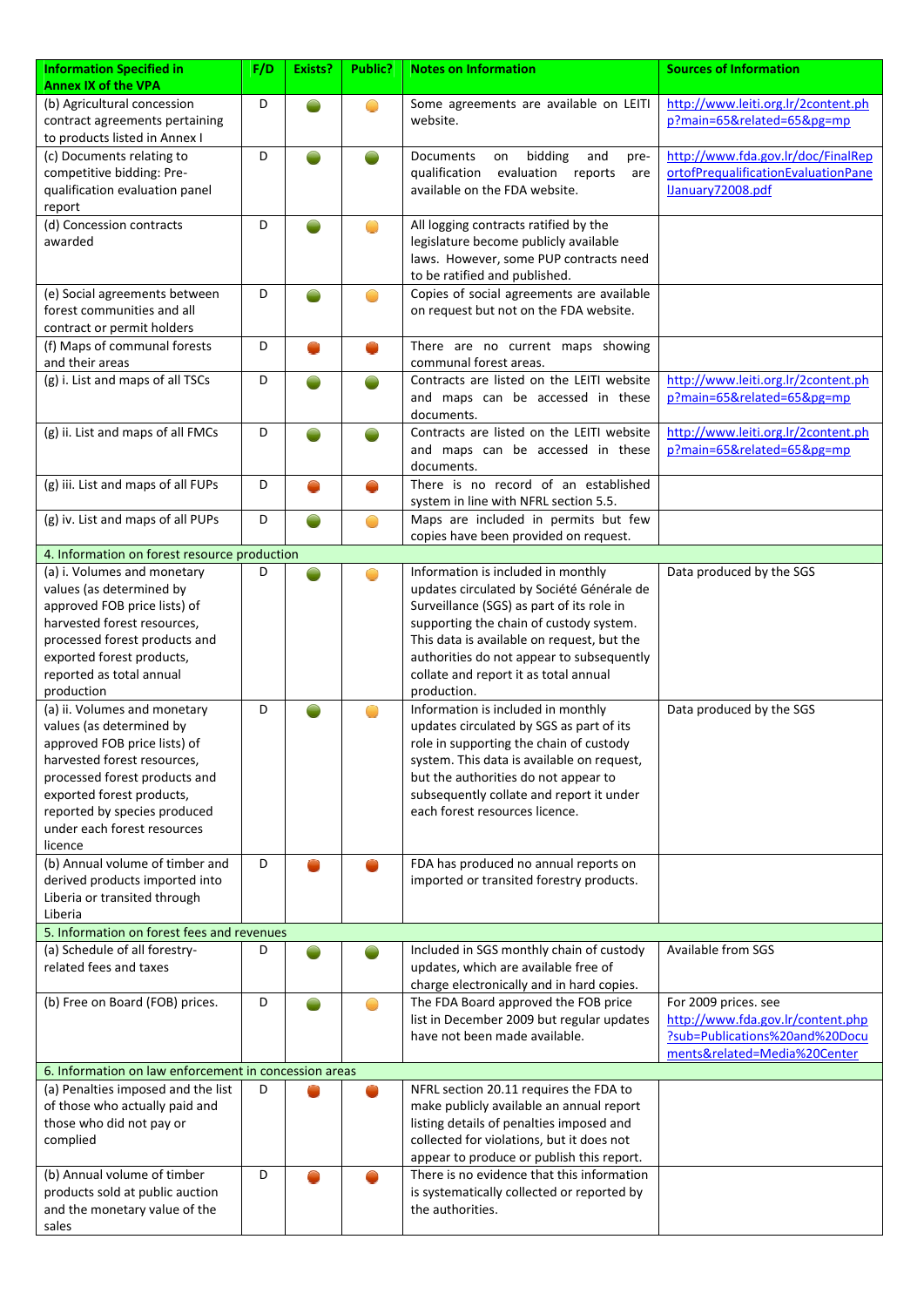### **Methodology**

The assessment drew on the methodology and prior report cards completed on the forest sector in Liberia for the *Making the Forest Sector Transparent*. Available information on each of the indicators was collated by searching official websites and consulting key stakeholders with knowledge of the sector. The targeted authorities included the FDA, LEITI, Environmental Protection Agency, Ministries of Agriculture, Finance and Information, National Investment Commission and Executive Mansion. Data was collected and checked in June and July 2012.

### **Analysis of Current Information**

The gap analysis found that much of the information is currently not published. Regarding the 'Framework' indicators, the majority of laws and regulations cited in the VPA are available on official websites, and in 2007 the FDA also distributed a limited number of hard copies of the NFRL, forest policy, and core regulations to selected stakeholders. Additional copies are available at its office (with a fee to cover printing costs). However, some other laws are not published on official websites including the FOI Act itself, which is meant to establish the framework for ensuring that such essential information is made available.

Given that the VPA has not yet been ratified, it is too early for procedures to have been developed and finalised on the structure and functioning of the JIC, LAS, national stakeholder committee, and independent auditor; nonetheless the pre‐JIC has established a timetable for their production that should be monitored. A notable gap in the framework is that guidelines for social agreements have not been finalised, even though since 2010 communities have called for these agreements with logging companies to be re-negotiated because due processes with adequate local representation were not followed before.

Regarding the 'Data' indicators on documents and data that need to be routinely published over time on forest activities, the specific list in Annex IX of the VPA reinforces the broader and more inclusive statement on access to information in clause 18.15 of the NFRL approved in 2006 (see box). To date, the FDA has met this commitment in the NFRL in only some instances and shown unwillingness to do so in other cases.

Looking at the items in Annex IX on the management of the forest sector, some documents are available from official channels such as the national budgets and audit

"The Authority shall grant and facilitate free public access to read and to copy all documents and other information in its possession, including all audits, all Forest Resources License fee invoices and fee payment information, business and forest management plans, strategies, resolutions from the Board of Directors, public comments, reports, inventories, regulations, manuals, databases, contract maps, and contracts" *National Forest Reform Law 2006*

reports. Only few resolutions by the FDA Board of Directors announcing new regulations are placed on its website, whereas others that summarise decisions of public interest are not proactively made available.

On the allocation of forest resource rights, the contracts for FMCs and TSCs, including maps, are available on the LEITI website. Documents on the bidding process and the pre‐qualification evaluation reports dating from 2007 and 2008 are also available on the FDA website (further contracts have not been allocated since then). Several failings in this process were documented in reports by the UN Panel of Experts, but at least information on the resulting allocations is publicly available. The social agreements made between contract holders and local communities are only available on request; they need to be more proactively disseminated to support their re‐negotiation and ensure that the companies are held to account.

An important gap in information has been revealed on the allocation of PUPs. Permit documents and maps have not been posted on the FDA website, and it was only after repeated requests for information from SDI and other NGOs that it has gradually come to light that extensive areas of land have been granted at the government's discretion without going through transparent processes. At the time of this assessment, it was still unclear how many PUPs had been allocated ‐ full details on only 25 had been provided and the even other government agencies including the Land Commission, whose mandate is to clarify community land ownership and rights, had faced difficulties in gathering information.

The VPA requires some data to be routinely published on forest resource production, fees and revenues. Details on production by species and payments under each license are available from monthly updates circulated to a mailing list by SGS, which is the agency contracted to implement the chain of custody system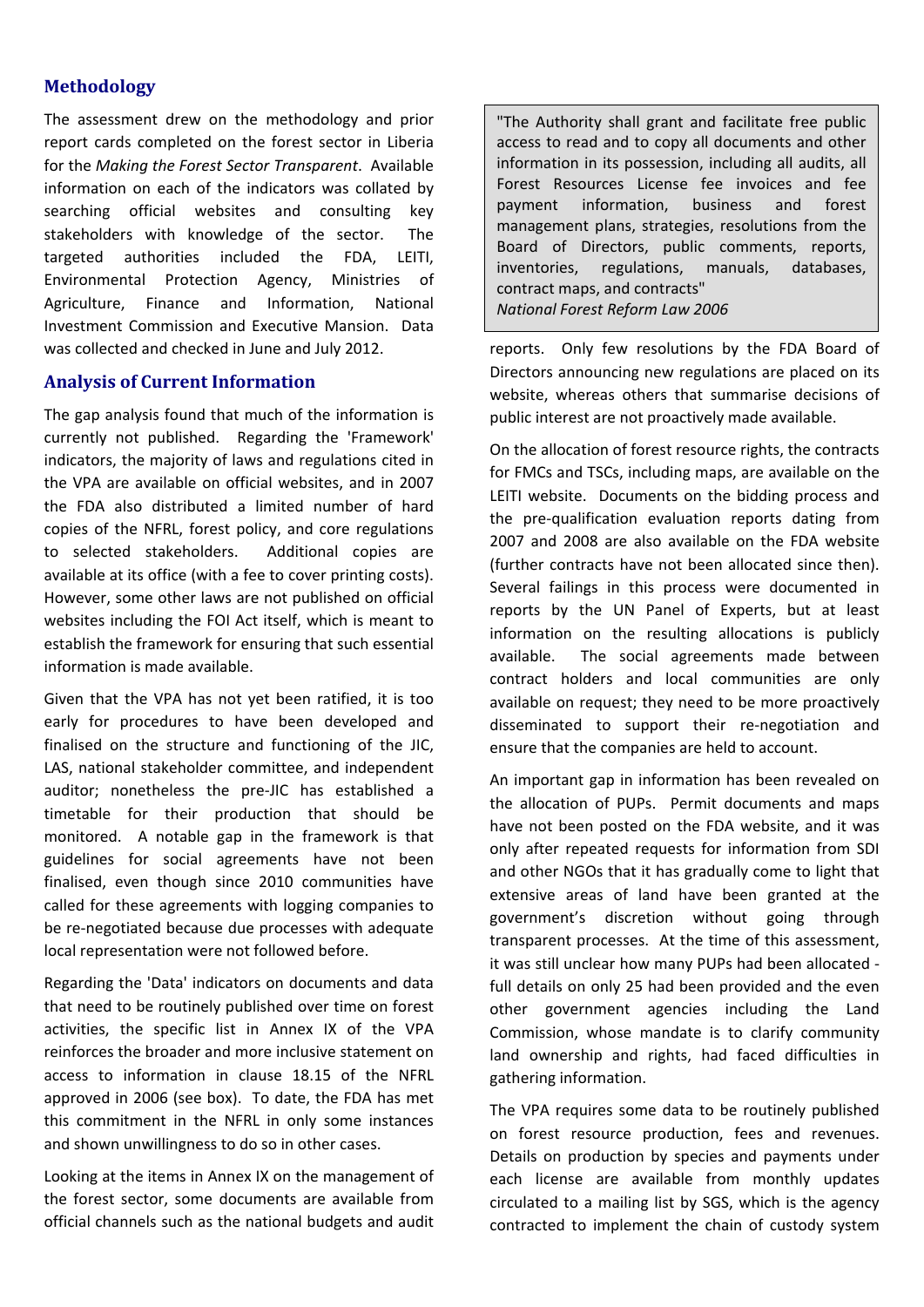for harvested logs. This information enables organisations and individuals to monitor activities, and NGOs have then disseminated it at the local level, in particular to Community Forest Development Committees. Nonetheless, this data should be more systematically organised and routinely published by the authorities.

In relation to the final category of information on law enforcement in concession areas, it appears that the authorities do not collate or publish reports on either penalties imposed and paid or confiscated timber sold at public auction. Section 20.11 of the NFRL also requires the FDA to make available to the public annual enforcement reports with details of all violations. The lack of such reports means that the public has no way of knowing whether there are effective sanctions against illegal logging.

#### **Barriers to Information Publication**

Two major types of barriers to publication of information on the forest sector in Liberia can be identified. Firstly, there is limited capacity in the FDA and other authorities in terms of technical and human resources to support proactive publication and dissemination of documents and data. Over the course of the annual report cards produced since the launch of the *Making the Forest Sector Transparent* programme in 2009, SDI has observed that the FDA has struggled to publish information online even though it may be willing to do so. Poor internet connectivity, overloaded network service providers, and limited numbers of people working in the information department with the requisite skills have all restricted capacity to publish documents, especially voluminous ones. In some instances, they have also been placed under misleading headings and proven difficult to retrieve.

In October 2011, the FDA opened its Info Shop to the public in Monrovia. This has provided a more accessible location for people to seek information, since the main FDA offices are outside the city. The Info Shop and four regional offices were developed with World Bank project funding; but their functionality is still seriously limited. At the time of this assessment, the Info Shop did not have an internet connection and lacked hard copies of most current forest sector information. The four regional offices also had no store of documents. Requests for information are registered by the staff and passed on to senior management, which responds at its own discretion. Despite the World Bank funding, an information management system with equipment and systems for ensuring that electronic copies of information are made publicly available has not been secured. At a local level, where there is little access to the internet, dissemination of key information through appropriate channels and methods such as forums, newsletters and media has also been limited by lack of capacity. NGOs, civil society organisations and community groups have filled this gap to an extent, but further work is needed to establish their role and relationship with the FDA.

The second major barrier is that authorities may prefer to withhold certain information from the public or not release it at a given time because it could reveal bureaucratic failures. Reluctance to comply with the spirit and intent of the law may reflect a desire to retain discretion in how forest resources are allocated. An area of critical importance is when a logging contract is awarded. Decisions should be transparently reached in the best interests of the nation – including that ownership of the resource is undisputed and that the contract is awarded to the most qualified bidder. Furthermore, allocation of resource rights is dependent on a series of sequential steps leading to final ratification of the contract by the legislature. Timely information is needed to ensure that the due process is being followed. In practice, the FDA does not always follow due processes and only published information after the decision has been made, thereby preventing the public from monitoring it and holding it to account. For example, the FDA has not been forthcoming in releasing information on PUPs, and there is increasing evidence that due process has not been followed in issuing PUP contracts.

When it was passed in 2010 the FOI Act represented a major step forward towards guaranteeing the right of access to public information, but implementation has been slow to date. Every public body is required to respond to public requests for information, which the law clearly states can be made without having to give a reason why the information is sought. In practice, the FDA and other authorities have not set up consistent processes and sometimes required a reason to justify the request. The Independent Information Commissioner is meant to oversee implementation and fulfilment of the law, but at the time of this assessment supporting norms and systems had not yet been established. The list of items specified in Annex IX to be made available on request include important documents such as forest management plans; as it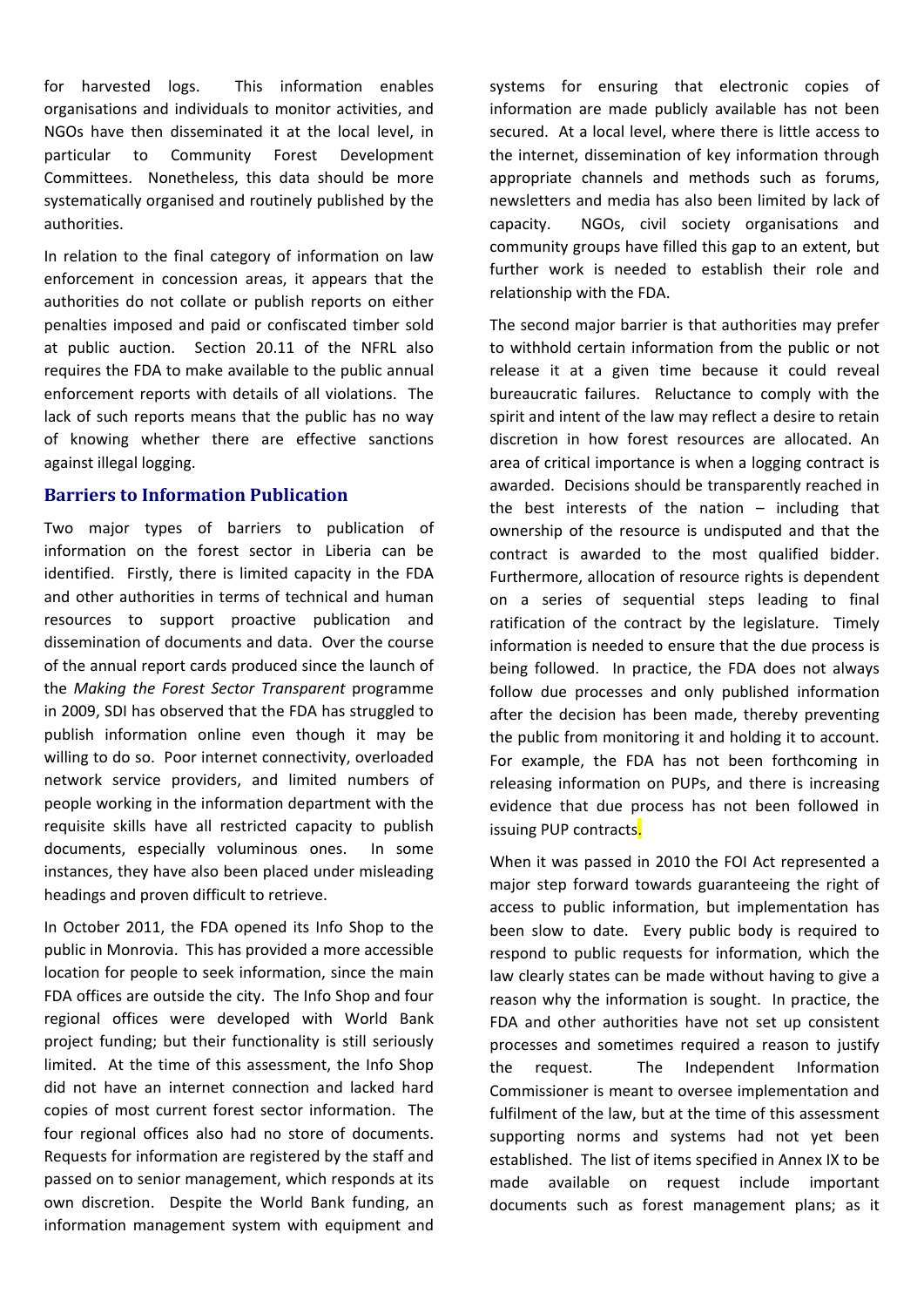stands there is little evidence to suggest that can be readily accessed.

### **Conclusion**

The forest law in Liberia include a firm commitment to public information, which is backed by the FOI Act, but access to key documents and data has been restricted by a number of factors. Whether due to lack of capacity or lack of will, the rights to information of all stakeholders are not being fully met and as a consequence their ability to hold the FDA and other forest-related authorities to account is limited. Under these circumstances, poor decisions on the management of forests are likely to be made.

The VPA therefore comes at a crucial time; poor implementation of prior reforms is undermining efforts to ensure that the forest is managed in a sustainable manner and for the benefit of the people. Liberia adopted a multi‐stakeholder approach during the negotiation of the VPA. Maintaining and strengthening that approach will be critical to its implementation. Public access to information will strengthen the participation of civil society and communities and support their role in monitoring forest law enforcement, governance and trade.

This transparency gap analysis has been prepared as a baseline for measuring progress in fulfilling the specific requirements in the VPA, and by extension the commitments made in the NFRL and FOI Act. The first pre‐JIC meeting set out an implementation timetable including target dates for actions related to Annex IX. Further assessments will be essential for ensuring that impetus is sustained towards these actions. These assessments should also test whether information specified in Annex IX can be accessed by the public when requested under the FOI Act (see Appendix).

## **Recommendations**

The following recommendations are broadly directed to the Government of Liberia and the European Union, and more specifically to the FDA.

- 1. Establish a list of stakeholders to be sent information via email and other electronic media as soon as it is produced, so that they can then facilitate further dissemination to local people.
- 2. Ensure that all public information is made available at the FDA Info Shop at all times and that copies are held in the regional offices.
- 3. Establish a multi‐stakeholder working group to monitor the actions required to implement Annex IX of the VPA and report on them to the national monitoring committee and the Joint Implementation Committee.
- 4. Dedicate resources towards improving information management so that the documents and data listed in Annex IX are routinely published online as soon as they are produced.
- 5. Produce guidance on how to request information under the FOI Act in clear language that enables the public to be fully aware of their rights and the procedures.
- 6. Work with civil society organisations and NGOs on a strategy for consistently disseminating information through different channels and methods so that it reaches local people.

### **Contacts**

**Sustainable Development Institute**: www.sdiliberia.org P. O. Box 5678, 1000 Monrovia 10, Liberia Coordinator: Jonathan W. Yiah

The Sustainable Development Institute (SDI) is a Liberian NGO, founded in 2002, that is working to transform and improve natural resource-related decision-making processes in the country. The SDI focuses on resource governance, corruption, community benefits and public participation; in 2006, its founding director received the Goldman Environmental Prize for outstanding environmental achievements in Africa. The SDI actively participates in national and international discussions on forests and climate change. It has also part of the 'Mine Watch Initiative', which enhances public understanding of social, environmental and development issues associated with mining.

**Global Witness**: www.globalwitness.org/gtf; www.foresttransparency.info Team Leader: David Young

© Global Witness and SDI 2012



global witness

This material has been funded by UKaid from the Department for International Development; however the views expressed do not necessarily reflect the department's official policies. The programme is funded for four and a half years until March 2013 as part of its Governance and Transparency Fund.